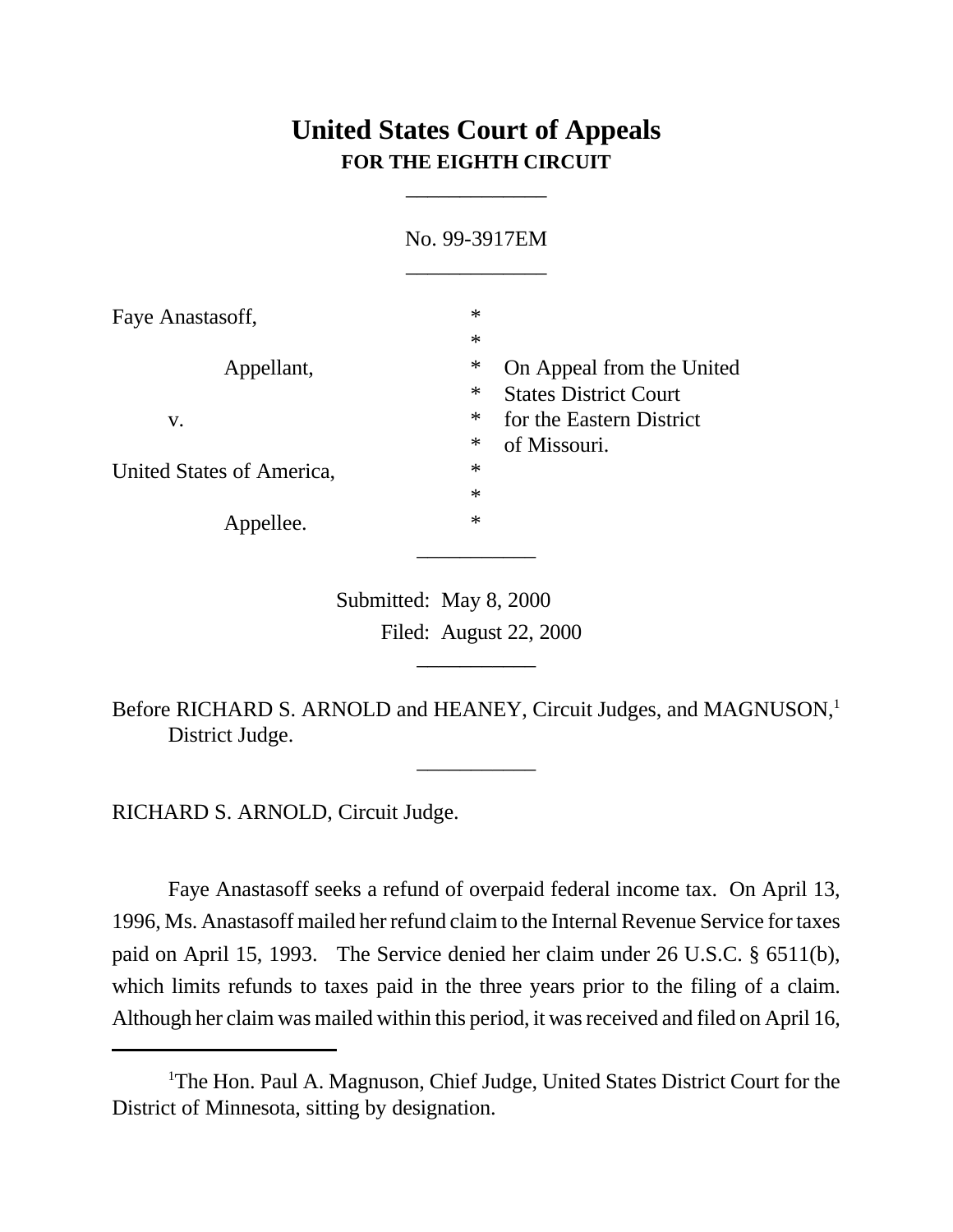1996, three years and one day after she overpaid her taxes, one day late. In many cases, "the Mailbox Rule," 26 U.S.C. § 7502, saves claims like Ms. Anastasoff's that would have been timely if received when mailed; they are deemed received when postmarked. But § 7502 applies only to claims that are untimely, and the parties agree that under 26 U.S.C. § 6511(a), which measures the timeliness of the refund claim itself, her claim was received on time. The issue then is whether § 7502 can be applied, for the purposes of § 6511(b)'s three-year refund limitation, to a claim that was timely under § 6511(a). The District Court<sup>2</sup> held that § 7502 could not apply to any part of a timely claim, and granted judgment for the Service. On appeal, Ms. Anastasoff argues that § 7502 should apply whenever necessary to fulfill its remedial purpose, i.e., to save taxpayers from the vagaries of the postal system, even when only part of the claim is untimely. We affirm the judgment of the District Court.

#### I.

We rejected precisely the same legal argument in Christie v. United States, No. 91-2375MN (8th Cir. Mar. 20, 1992) (per curiam) (unpublished). In Christie, as here, we considered a refund claim mailed just prior to § 6511(b)'s three-year bar and received just after. Like Ms. Anastasoff, the Christie taxpayers argued that § 7502 should operate regardless of the claim's timeliness under § 6511(a) to save their claim under § 6511(b). We held that even if § 7502 could apply to a timely claim, it would not help in this situation: If § 7502 were applied to the claim, it would be deemed received before the return. But  $\S$  6511(a) provides that a claim must be submitted within two years of overpayment if no return has yet been filed – not three years. In other words, to save the claim under § 6511(b) only makes it untimely under § 6511(a). Ms. Anastasoff does not attempt to distinguish Christie. She does argue that a relevant

<sup>&</sup>lt;sup>2</sup>The Hon. Catherine D. Perry, United States District Judge for the Eastern District of Missouri.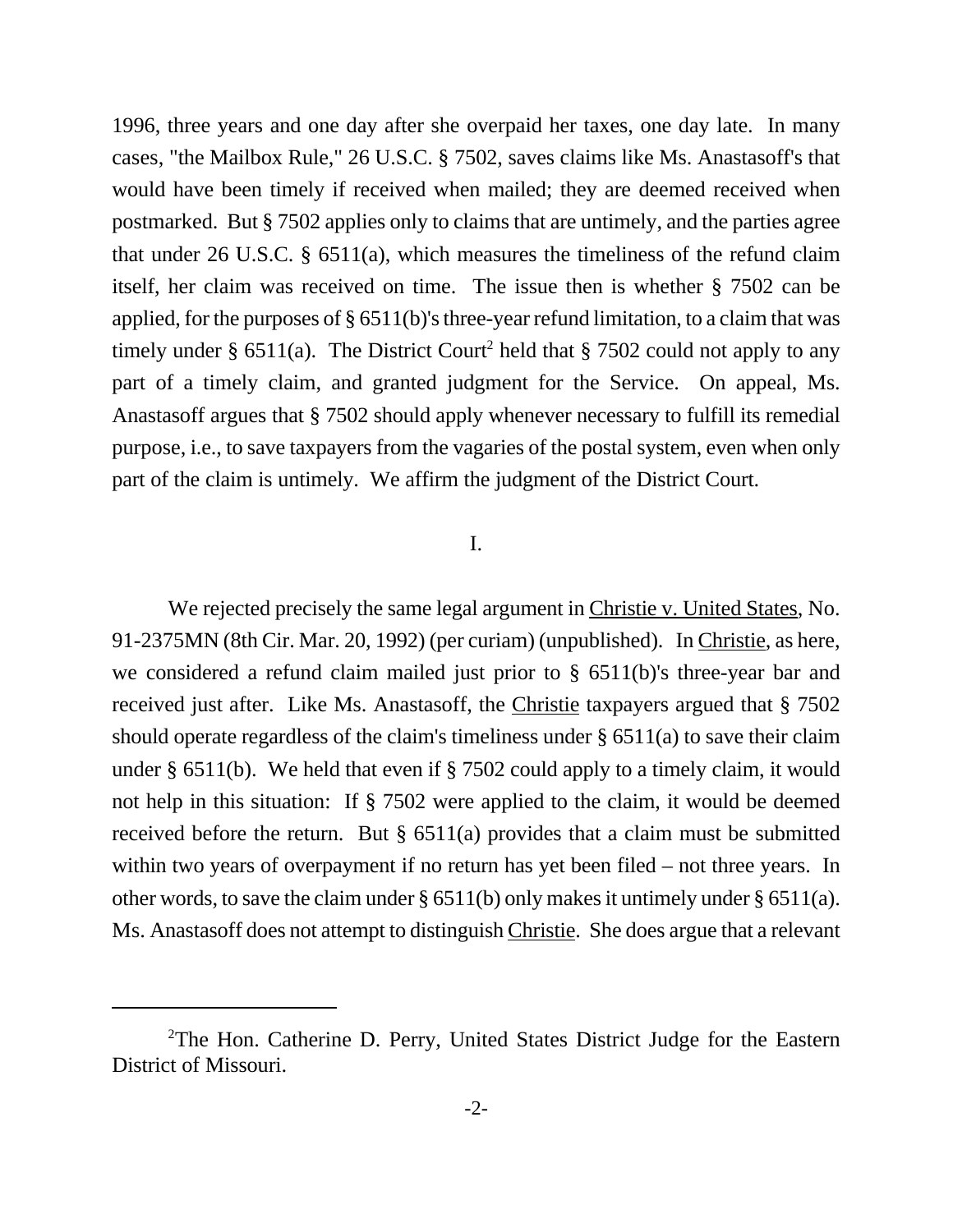regulation was not cited in Christie, but the reasoning of the Christie opinion is squarely inconsistent with the effect taxpayer desires to attribute to the regulation.

Although it is our only case directly in point, Ms. Anastasoff contends that we are not bound by Christie because it is an unpublished decision and thus not a precedent under 8th Circuit Rule 28A(i). We disagree. We hold that the portion of Rule 28A(i) that declares that unpublished opinions are not precedent is unconstitutional under Article III, because it purports to confer on the federal courts a power that goes beyond the "judicial."

The Rule provides:

Unpublished opinions are not precedent and parties generally should not cite them. When relevant to establishing the doctrines of res judicata, collateral estoppel, or the law of the case, however, the parties may cite any unpublished opinion. Parties may also cite an unpublished opinion of this court if the opinion has persuasive value on a material issue and no published opinion of this or another court would serve as well . . ..

Inherent in every judicial decision is a declaration and interpretation of a general principle or rule of law. Marbury v. Madison, 1 Cranch 137, 177-78 (1803). This declaration of law is authoritative to the extent necessary for the decision, and must be applied in subsequent cases to similarly situated parties. James B. Beam Distilling Co. v. Georgia, 501 U.S. 529, 544 (1991); Cohens v. Virginia, 6 Wheat. 264, 399 (1821). These principles, which form the doctrine of precedent, were well established and well regarded at the time this nation was founded. The Framers of the Constitution considered these principles to derive from the nature of judicial power, and intended that they would limit the judicial power delegated to the courts by Article III of the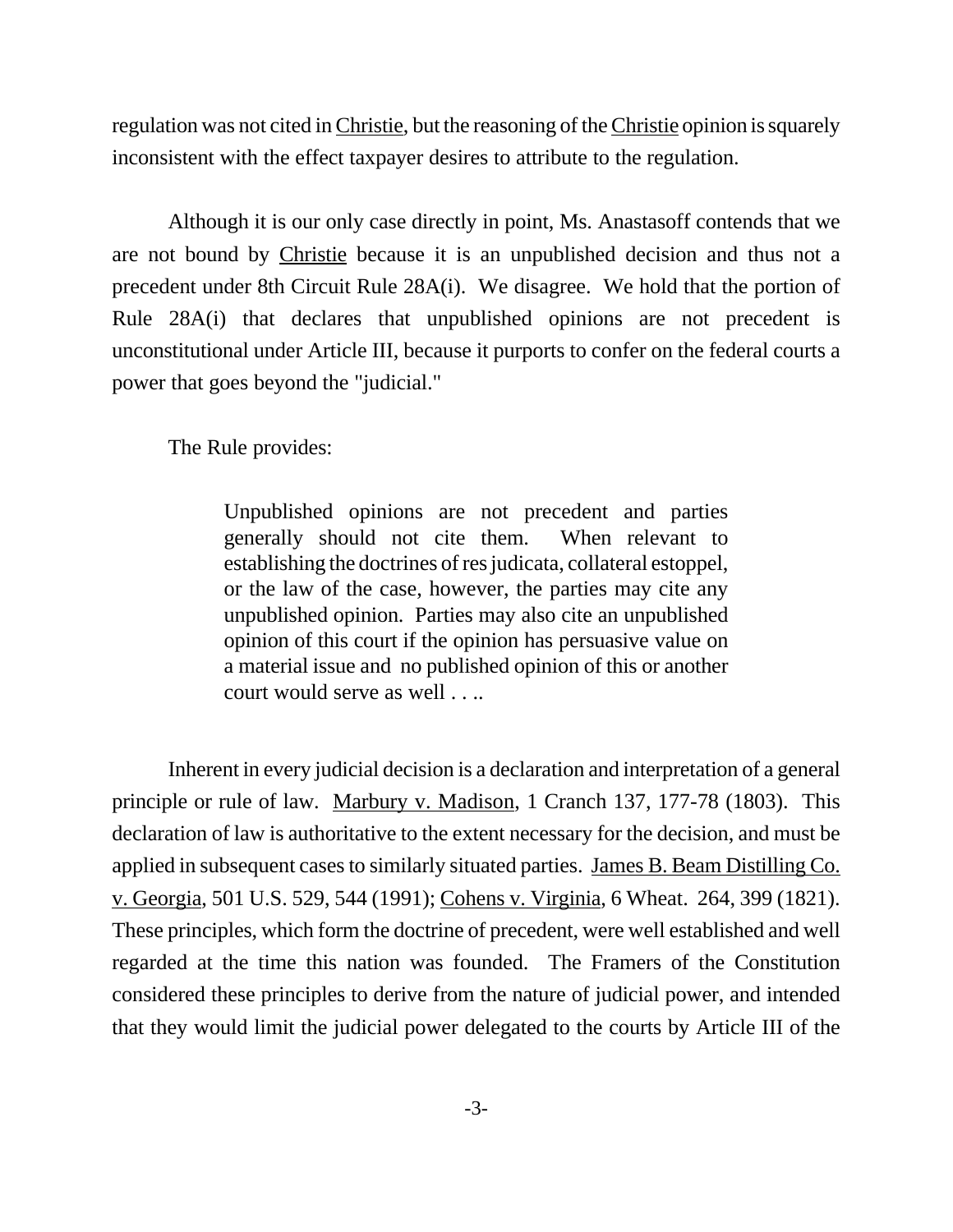Constitution.<sup>3</sup> Accordingly, we conclude that 8th Circuit Rule 28A(i), insofar as it would allow us to avoid the precedential effect of our prior decisions, purports to expand the judicial power beyond the bounds of Article III, and is therefore unconstitutional. That rule does not, therefore, free us from our duty to follow this Court's decision in Christie.

## II.

The doctrine of precedent was well-established by the time the Framers gathered in Philadelphia. Morton J. Horwitz, The Transformation of American Law: 1780-1860 8-9 (1977); J.H. Baker, An Introduction to English Legal History 227 (1990); Sir William Holdsworth, Case Law, 50 L.Q.R. 180 (1934). See, e.g., 1 Sir William W. Blackstone, Commentaries on the Laws of England \*69 (1765) ("it is an established rule to abide by former precedents"). To the jurists of the late eighteenth century (and thus by and large to the Framers),<sup>4</sup> the doctrine seemed not just well established but an immemorial custom, the way judging had always been carried out, part of the course of the law.<sup>5</sup> In addition, the Framers had inherited a very favorable view of precedent

<sup>&</sup>lt;sup>3</sup> The judicial Power of the United States, shall be vested in one supreme Court, and in such inferior Courts as the Congress may from time to time ordain and establish." U.S. Const. art. III, § 1, cl. 1.

<sup>4</sup>Lawyers made up majorities of the Continental Congress, the signers of the Declaration of Independence, and the Framers of the Constitution. Perry Miller, The Legal Mind in America 16 (1962).

<sup>5</sup> James Wilson suggested that the doctrine of precedent was brought to England by the Romans. 1 The Works of James Wilson 343 (1967). Chancellor Kent traced it "from the earliest periods of English history." James Kent, Commentaries on American Law 473-78 (12th ed. 1873). Blackstone found it "even so early as the conquest." 1 William Blackstone, Commentaries \*69. Before them, in Slade v. Morley, Sir Edward Coke suggested simply that "precedents have always been respected . . .." 4 Co. Rep. 91, 76 Eng. Rep. 1074 (K.B. 1602), reprinted in Sources of English Legal History: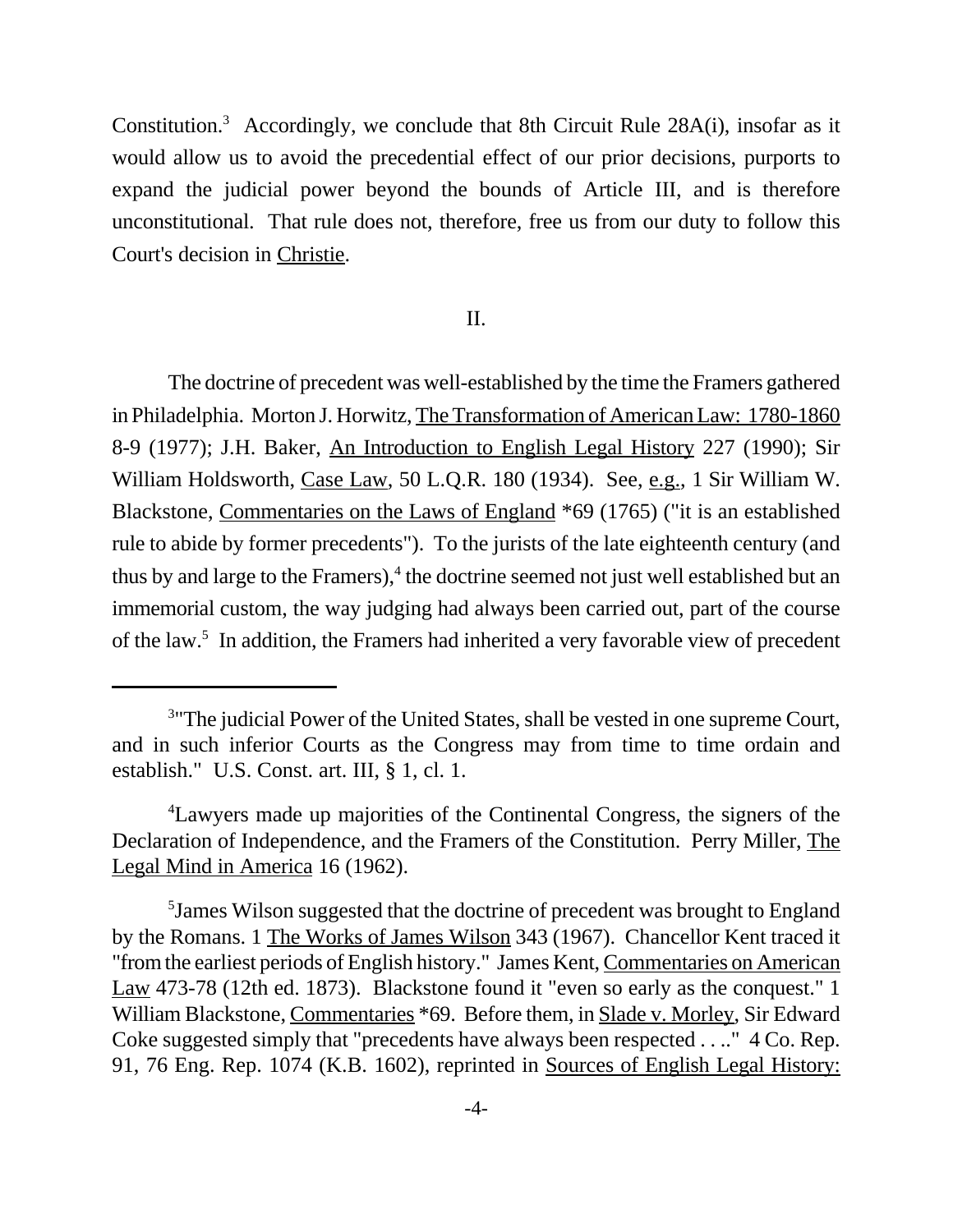from the seventeenth century, especially through the writings and reports of Sir Edward Coke; the assertion of the authority of precedent had been effective in past struggles of the English people against royal usurpations, and for the rule of law against the arbitrary power of government.<sup>6</sup> In sum, the doctrine of precedent was not merely well established; it was the historic method of judicial decision-making, and well regarded as a bulwark of judicial independence in past struggles for liberty.

Modern legal scholars tend to justify the authority of precedents on equitable or prudential grounds.<sup>7</sup> By contrast, on the eighteenth-century view (most influentially expounded by Blackstone), the judge's duty to follow precedent derives from the nature of the judicial power itself.<sup>8</sup> As Blackstone defined it, each exercise of the "judicial

#### Private Law to 1750 428 (1986).

<sup>6</sup>Coke's struggle against the tyranny of the Stuarts, which the Framers identified with their own against King George, made him the legal authority most admired and most often cited by American patriots. Bernard Bailyn, The Ideological Origins of the American Revolution 30 (1967). Coke used precedent, and emphasized it to a greater degree than his predecessors, because it was his main weapon in the fight for the independence of the judiciary and limits on the king's prerogative rights. See Harold J. Berman and Charles J. Reid, Jr., The Transformation of English Legal Science: From Hale to Blackstone, 45 Emory L.J. 437, 450 (1996); J.G.A. Pocock, The Ancient Constitution and the Feudal Law 46 (1987). By contrast, the only criticism of the doctrine of precedent was associated with Thomas Hobbes, who regarded the authority of precedent as an affront to the absolute power of the Sovereign. See Thomas Hobbes, Leviathan 323-26 (Penguin ed. 1985).

<sup>7</sup>See, e.g., Frederick Schauer, Precedent, 39 Stan. L. Rev. 571, 595-602 (1987) (noting that the authority of precedent is commonly supported by arguments: (1) from fundamental fairness, i.e., that like cases should be treated alike; (2) from the need for predictability; and (3) as an aid to judicial decision-making, to prevent unnecessary reconsideration of established matters).

<sup>8</sup>Blackstone's great influence on the Framers' understanding of law is a familiar fact. See Schick v. United States, 195 U.S. 65, 69 (1904) ("At the time of the adoption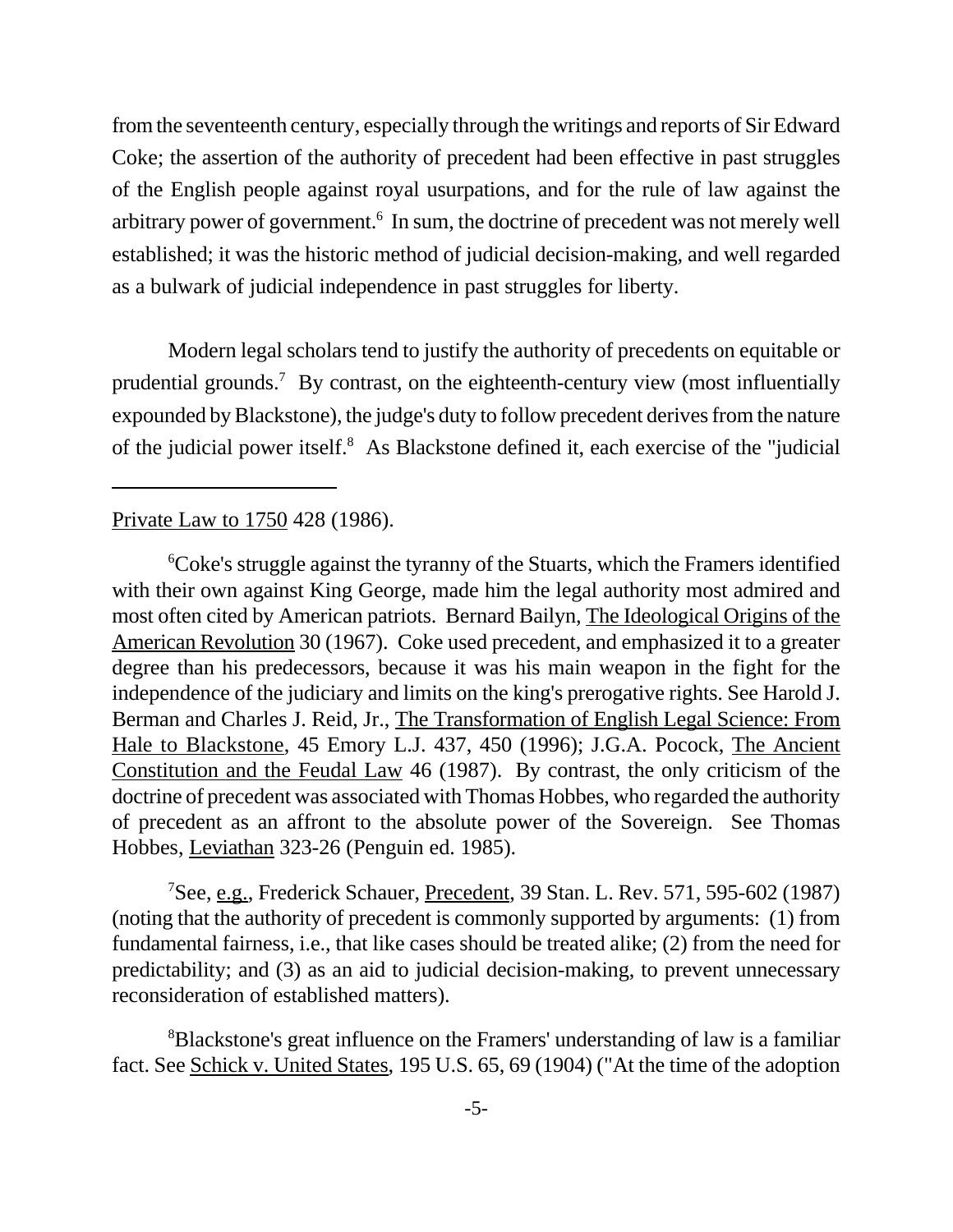power" requires judges "to determine the law" arising upon the facts of the case. 3 Blackstone, Commentaries \*25. "To determine the law" meant not only choosing the appropriate legal principle but also expounding and interpreting it, so that "the law in that case, being solemnly declared and determined, what before was uncertain, and perhaps indifferent, is now become a permanent rule . . .." 1 Commentaries \*69. In determining the law in one case, judges bind those in subsequent cases because, although the judicial power requires judges "to determine law" in each case, a judge is "sworn to determine, not according to his own judgements, but according to the known laws. [Judges are] not delegated to pronounce a new law, but to maintain and expound the old." Id. The judicial power to determine law is a power only to determine what the law is, not to invent it. Because precedents are the "best and most authoritative" guide of what the law is, the judicial power is limited by them. Id. The derivation of precedential authority from the law-declaring nature of the judicial power was also familiar to the Framers through the works of Sir Edward Coke and Sir Matthew Hale. See 4 E. Coke, Institutes of the Laws of England 138 (1642) (a prior judicial decision on point is sufficient authority on a question of law because "a judicial decision is to the same extent a declaration of the law."); 1 Coke, Institutes 51 (1642) ("[i]t is the function of a judge not to make, but to declare the law, according to the golden mete-wand of the law and not by the crooked cord of discretion."); Sir Matthew Hale, The History of The Common Law of England 44-45 (Univ. of Chicago ed., 1971) ("Judicial Decisions [have their] Authority in Expounding, Declaring, and Publishing what the Law of this Kingdom is . . ..").

of the Federal Constitution, it [Blackstone's work] had been published about twenty years, and it has been said that more copies of the work had been sold in this country than in England; so that undoubtedly, the framers of the Constitution were familiar with it."); Daniel Boorstin, The Mysterious Science of Law 265 (1941).

<sup>&</sup>lt;sup>9</sup>This need not be done by way of a reported opinion. The record of the judicial proceedings and decision alone is sufficient evidence of the legal principles necessary to support the decision to provide "light or assistance" when "any critical question arises." 1 Blackstone, Commentaries \*69.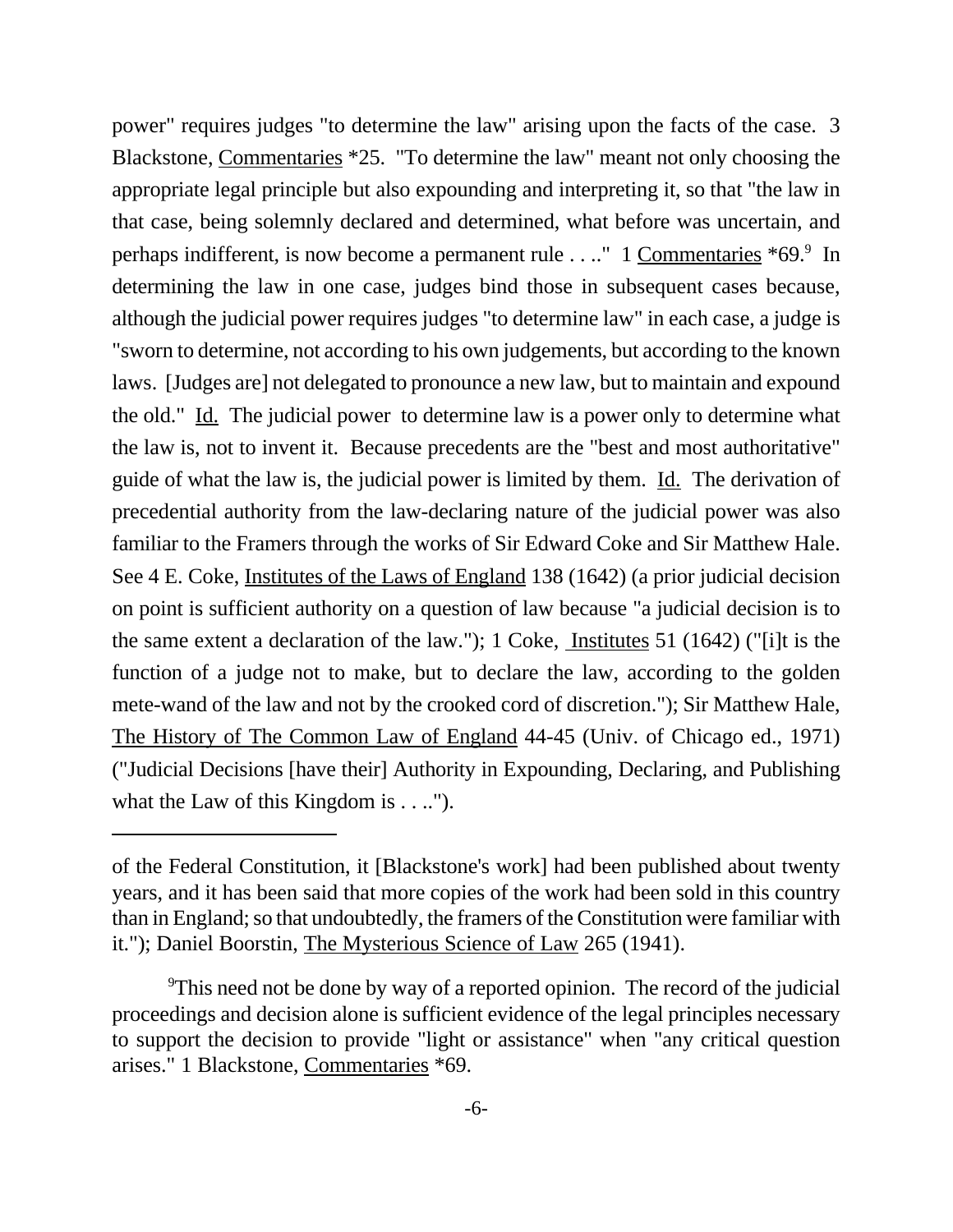In addition to keeping the law stable, this doctrine is also essential, according to Blackstone, for the separation of legislative and judicial power. In his discussion of the separation of governmental powers, Blackstone identifies this limit on the "judicial power," i.e., that judges must observe established laws, as that which separates it from the "legislative" power and in which "consists one main preservative of public liberty." 1 Blackstone, Commentaries \*258-59. If judges had the legislative power to "depart from" established legal principles, "the subject would be in the hands of arbitrary judges, whose decisions would be then regulated only by their own opinions . . .." Id. at \*259.

The Framers accepted this understanding of judicial power (sometimes referred to as the declaratory theory of adjudication) and the doctrine of precedent implicit in it.<sup>10</sup> Hamilton, like Blackstone, recognized that a court "pronounces the law" arising upon the facts of each case.<sup>11</sup> The Federalist No. 81, at 531 (Alexander Hamilton) (Modern Library ed., 1938). He explained the law-declaring concept of judicial power in the term, "jurisdiction": "This word is composed of JUS and DICTIO, juris dictio, or a speaking and pronouncing of the law," id., and concluded that the jurisdiction of appellate courts, as a law-declaring power, is not antagonistic to the fact-finding role

<sup>&</sup>lt;sup>10</sup>See Letter from James Madison to Charles Jared Ingersoll (June 25, 1831), reprinted in The Mind of the Founder: Sources of the Political Thought of James Madison 390, 390-93 (Marvin Meyers ed., rev. ed. 1981) (describing the "authoritative force" of "judicial precedents" as stemming from the "obligations arising from judicial expositions of the law on succeeding judges . . .."); James Wilson, II The Works of James Wilson 502 (1967) ("Judicial decisions are the principal and most authentick" proof of what the law is and . . . "every prudent and cautious judge will appreciate them [because] . . . his duty and his business is not to make the law, but to interpret and apply it." Id. See also Christopher Wolfe, The Rise of Modern Judicial Review: From Constitutional Interpretation to Judge-Made Law 74 (1986); David M. O'Brien, Constitutional Law and Politics 73 (1995).

 $11$ James Wilson agreed: "judicium is quasi juris dictum . . . a judgment is a declaration of the law." II The Works of James Wilson 524 (1967).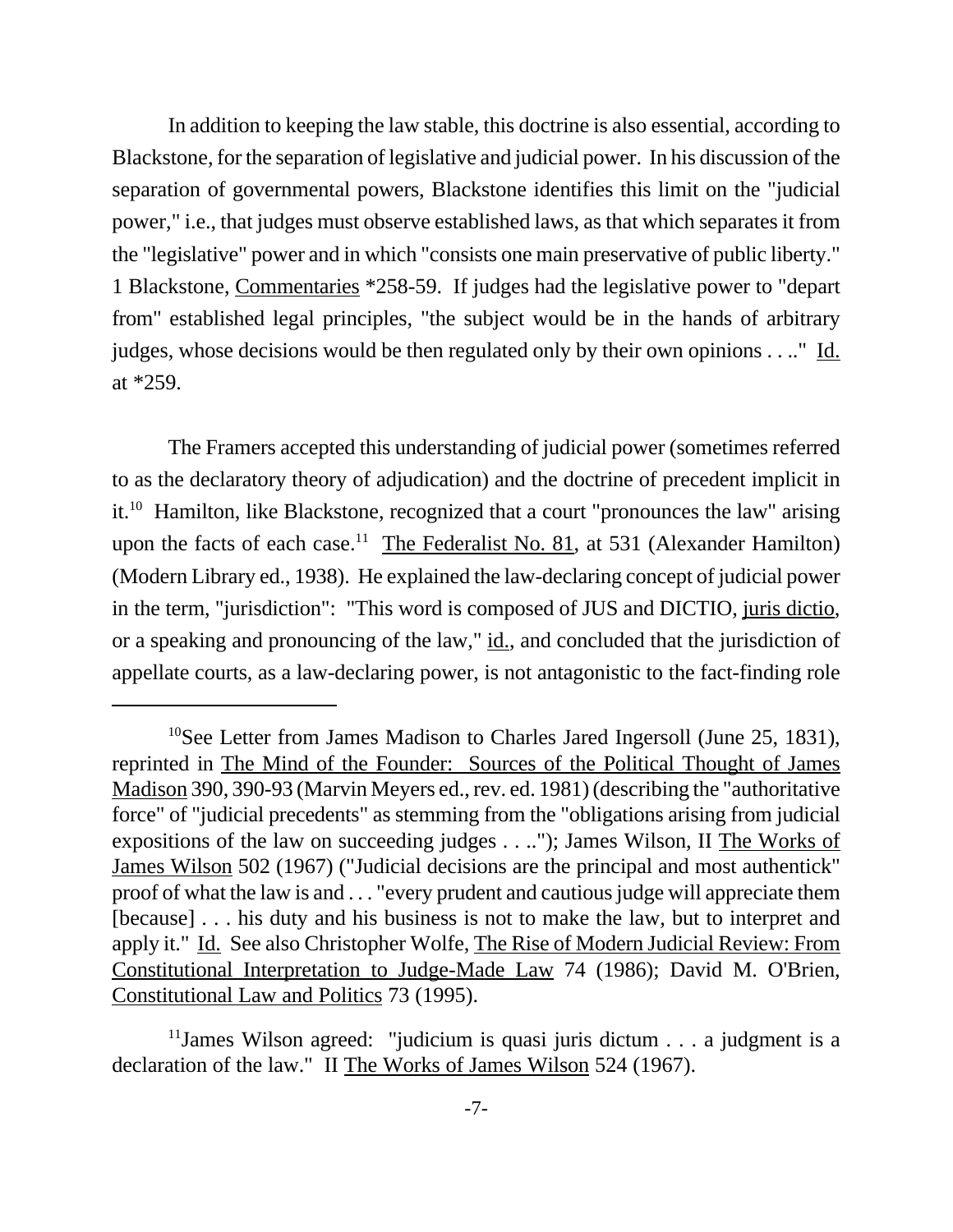of juries. Id. Like Blackstone, he thought that "[t]he courts must declare the sense of the law," and that this fact means courts must exercise "judgment" about what the law is rather than "will" about what it should be. The Federalist No. 78 507-08. Like Blackstone, he recognized that this limit on judicial decision-making is a crucial sign of the separation of the legislative and judicial power. Id. at 508. Hamilton concludes that "[t]o avoid an arbitrary discretion in the courts, it is indispensable that they should be bound down by strict rules and precedents, which serve to define and point out their duty in every particular case that comes before them  $\dots$ " Id. at 510.<sup>12</sup>

The Framers thought that, under the Constitution, judicial decisions would become binding precedents in subsequent cases. Hamilton anticipated that the record of federal precedents "must unavoidably swell to a very considerable bulk. . . ." Id. But precedents were not to be recorded for their own sake. He expected judges to give them "long and laborious study" and to have a "competent knowledge of them." Id. Likewise, Madison recognized "the obligation arising from judicial expositions of the law on succeeding judges." Letter from James Madison to Charles Jared Ingersoll (June 25, 1831), reprinted in The Mind of the Founder: Sources of the Political Thought of James Madison 390, 390-93 (Marvin Meyers ed., rev. ed. 1981). Madison expected that the accumulation of precedents would be beneficial: "[a]mong other

<sup>&</sup>lt;sup>12</sup>Other early authorities confirm the connection between the doctrine of precedent and the separation of powers. See 1 Kent's Commentaries, Lect. XXI at 479: "Those nations, which have adopted the civil law as the main foundation of their own [recognize precedent to a far less degree than our own] . . .. With them the necessity of judiciary independence upon the executive, is not so clearly acknowledged . . .. It has been shown already that this independence requires, in a considerable degree, the acknowledgment of precedential authority."; William Cranch, Preface, 1 Cranch iii (1804): "In a government which is emphatically styled a government of laws, the least possible range ought to be left for the discretion of the judge . . . perhaps nothing conduces more to that object than the publication of reports. Every case decided is a check upon the judge. He can not decide a similar case differently, without strong reasons, which, for his own justification, he will wish to make public."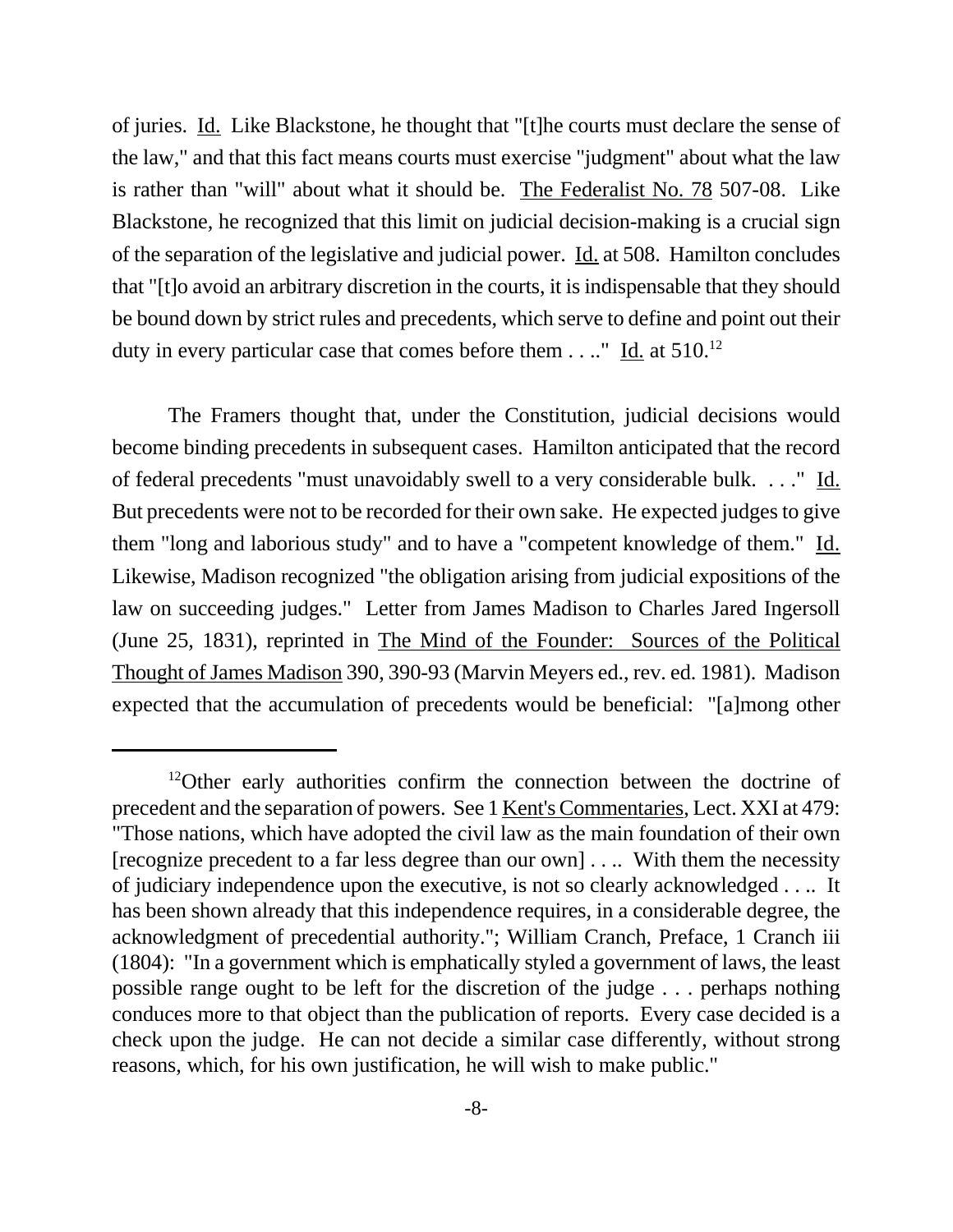difficulties, the exposition of the Constitution is frequently a copious source, and must continue so until its meaning on all great points shall have been settled by precedents." Letter from James Madison to Samuel Johnson (June 21, 1789), in 12 Papers of James Madison 250 (Robert A. Rutland et al. eds., 1977). Although they drew different conclusions from the fact, the Anti-Federalists also assumed that federal judicial decisions would become authorities in subsequent cases.<sup>13</sup> Finally, early Americans demonstrated the authority which they assigned to judicial decisions by rapidly establishing a reliable system of American reporters in the years following the ratification of the Constitution. Grant Gilmore, The Ages of American Law 23 (1977); Peter Karsten, Heart Versus Head: Judge-Made Law in Nineteenth-Century America 28-32 (1997).

We do not mean to suggest that the Framers expected or intended the publication (in the sense of being printed in a book) of all opinions. For the Framers, limited publication of judicial decisions was the rule, and they never drew that practice into question. Before the ratification of the Constitution, there was almost no private reporting and no official reporting at all in the American states. Frederick G. Kempin, Jr., Precedent and Stare Decisis: The Critical Years, 1800-1850, 3 Am. J. Leg. Hist. 28, 34 (1959) (reviewing the history of American reports). As we have seen, however, the Framers did not regard this absence of a reporting system as an impediment to the precedential authority of a judicial decision. Although they lamented the problems

<sup>&</sup>lt;sup>13</sup>See, e.g., Essays of Brutus, XV (Mar. 20, 1788) in 2 The Complete Anti-Federalist, 441 (Herbert J. Storing ed., 1981): "one adjudication will form a precedent to the next, and this to a following one. These cases will immediately affect individuals only; so that a series of determinations will probably take place before even the people will be informed of them." By contrast, the danger in the Federal Farmer's view was that the federal courts had "no precedents in this country, as yet, to regulate the divisions in equity as in Great Britain; equity, therefore, in the supreme court for many years will be mere discretion." Letters from The Federal Farmer No. 3 (Oct. 10, 1787), in 2 The Complete Anti-Federalist at 244.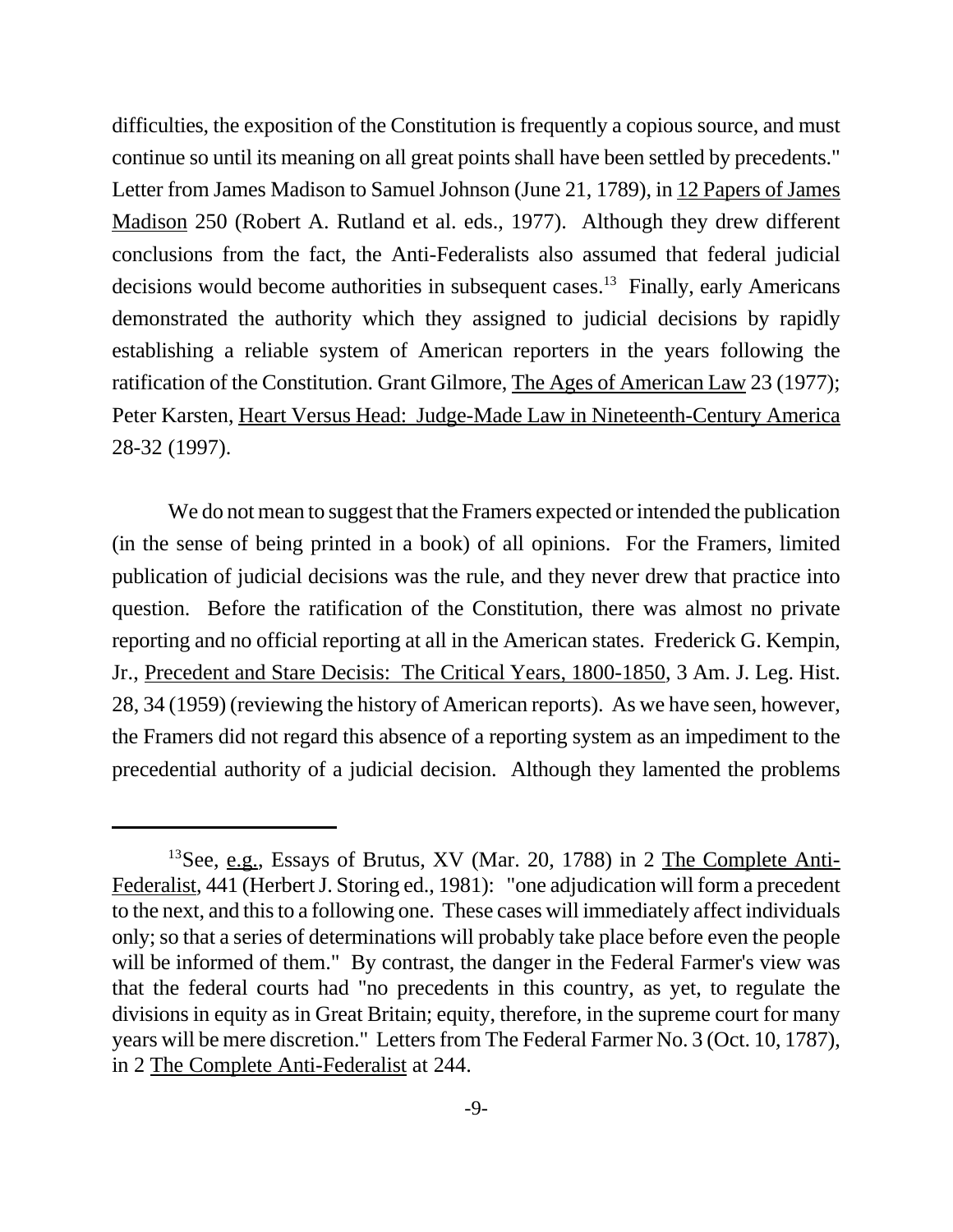associated with the lack of a reporting system and worked to assure more systematic reporting, judges and lawyers of the day recognized the authority of unpublished decisions even when they were established only by memory or by a lawyer's unpublished memorandum. Karsten, Heart Versus Head 30; Jesse Root, The Origin of Government and Laws in Connecticut (1798), reprinted in The Legal Mind in American 38-39 (Perry Miller ed., 1962).<sup>14</sup>

To summarize, in the late eighteenth century, the doctrine of precedent was wellestablished in legal practice (despite the absence of a reporting system), regarded as an immemorial custom, and valued for its role in past struggles for liberty. The duty of courts to follow their prior decisions was understood to derive from the nature of the judicial power itself and to separate it from a dangerous union with the legislative power. The statements of the Framers indicate an understanding and acceptance of these principles. We conclude therefore that, as the Framers intended, the doctrine of precedent limits the "judicial power" delegated to the courts in Article III. No less an authority than Justice (Professor) Joseph Story is in accord. See his Commentaries on the Constitution of the United States §§ 377-78 (1833):

 $14$ In this, they were following the common-law view, which considered entry on the official court record sufficient to give a decision precedential authority whether or not the decision was subsequently reported. See, e.g., Coke, 2 Institutes, Proeme, last paragraph (stating that judicial decisions are reliable authority whether they are published, i.e., "related and reported in our Bookes," or only "extant in judicial Records . . .."). This remained true even after reporting became more systematic. See James Ram, Science of Legal Judgement (1834) ("A manuscript note of a case is authority. It may be more full, or accurate, than a printed report of the same case. The existence of such manuscript may be little known. When cited by a party in a cause . . . it may be 'an authority precisely applicable' (18 Ves. 347); but the opposite party, or the Court, may never have heard of it before; it may then come as a great surprise upon both.").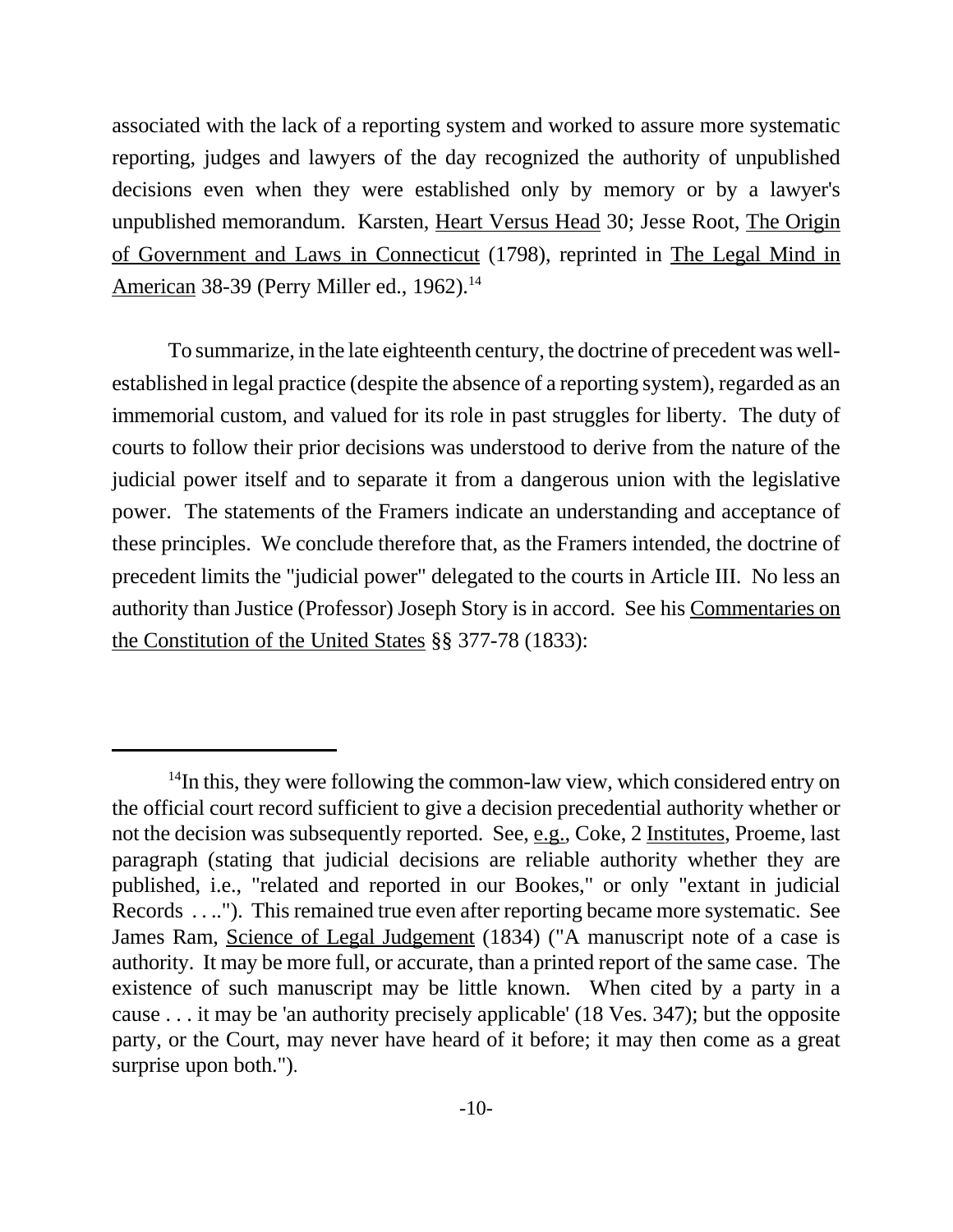The case is not alone considered as decided and settled; but the principles of the decision are held, as precedents and authority, to bind future cases of the same nature. This is the constant practice under our whole system of jurisprudence. Our ancestors brought it with them, when they first emigrated to this country; and it is, and always has been considered, as the great security of our rights, our liberties, and our property. It is on this account, that our law is justly deemed certain, and founded in permanent principles, and not dependent upon the caprice or will of judges. A more alarming doctrine could not be promulgated by any American court, than that it was at liberty to disregard all former rules and decisions, and to decide for itself, without reference to the settled course of antecedent principles.

This known course of proceeding, this settled habit of thinking, this conclusive effect of judicial adjudications, was in the full view of the framers of the constitution. It was required, and enforced in every state in the Union; and a departure from it would have been justly deemed an approach to tyranny and arbitrary power, to the exercise of mere discretion, and to the abandonment of all the just checks upon judicial authority.

#### III.

Before concluding, we wish to indicate what this case is not about. It is not about whether opinions should be published, whether that means printed in a book or available in some other accessible form to the public in general. Courts may decide, for one reason or another, that some of their cases are not important enough to take up pages in a printed report. Such decisions may be eminently practical and defensible, but in our view they have nothing to do with the authoritative effect of any court decision. The question presented here is not whether opinions ought to be published,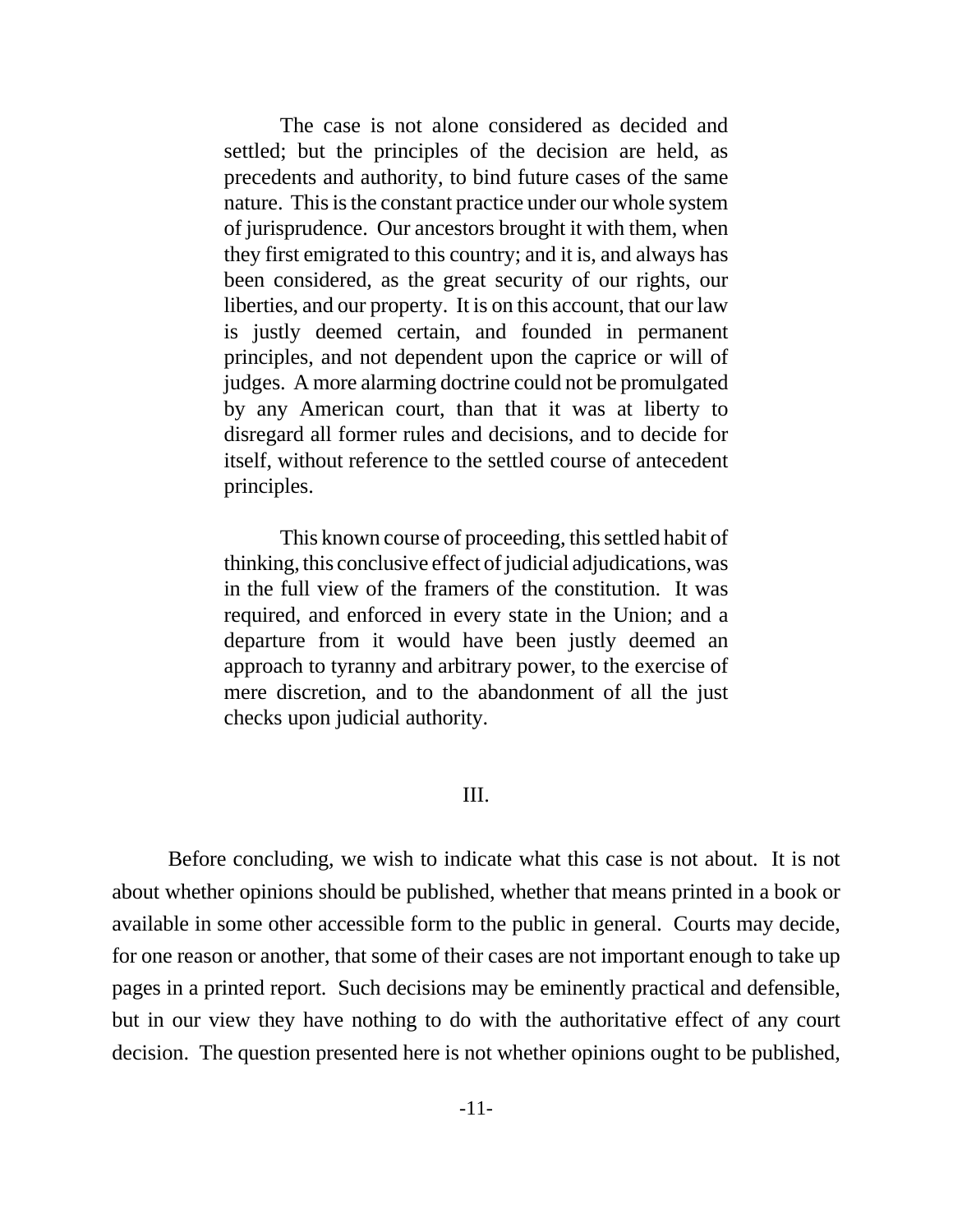but whether they ought to have precedential effect, whether published or not. We point out, in addition, that "unpublished" in this context has never meant "secret." So far as we are aware, every opinion and every order of any court in this country, at least of any appellate court, is available to the public. You may have to walk into a clerk's office and pay a per-page fee, but you can get the opinion if you want it. Indeed, most appellate courts now make their opinions, whether labeled "published" or not, available to anyone on line. This is true of our Court.

Another point about the practicalities of the matter needs to be made. It is often said among judges that the volume of appeals is so high that it is simply unrealistic to ascribe precedential value to every decision. We do not have time to do a decent enough job, the argument runs, when put in plain language, to justify treating every opinion as a precedent. If this is true, the judicial system is indeed in serious trouble, but the remedy is not to create an underground body of law good for one place and time only. The remedy, instead, is to create enough judgeships to handle the volume, or, if that is not practical, for each judge to take enough time to do a competent job with each case. If this means that backlogs will grow, the price must still be paid. At bottom, rules like our Rule 28A(i) assert that courts have the following power: to choose for themselves, from among all the cases they decide, those that they will follow in the future, and those that they need not. Indeed, some forms of the non-publication rule even forbid citation. Those courts are saying to the bar: "We may have decided this question the opposite way yesterday, but this does not bind us today, and, what's more, you cannot even tell us what we did yesterday." As we have tried to explain in this opinion, such a statement exceeds the judicial power, which is based on reason, not fiat.

Finally, lest we be misunderstood, we stress that we are not here creating some rigid doctrine of eternal adherence to precedents. Cases can be overruled. Sometimes they should be. On our Court, this function can be performed by the en banc Court, but not by a single panel. If the reasoning of a case is exposed as faulty, or if other exigent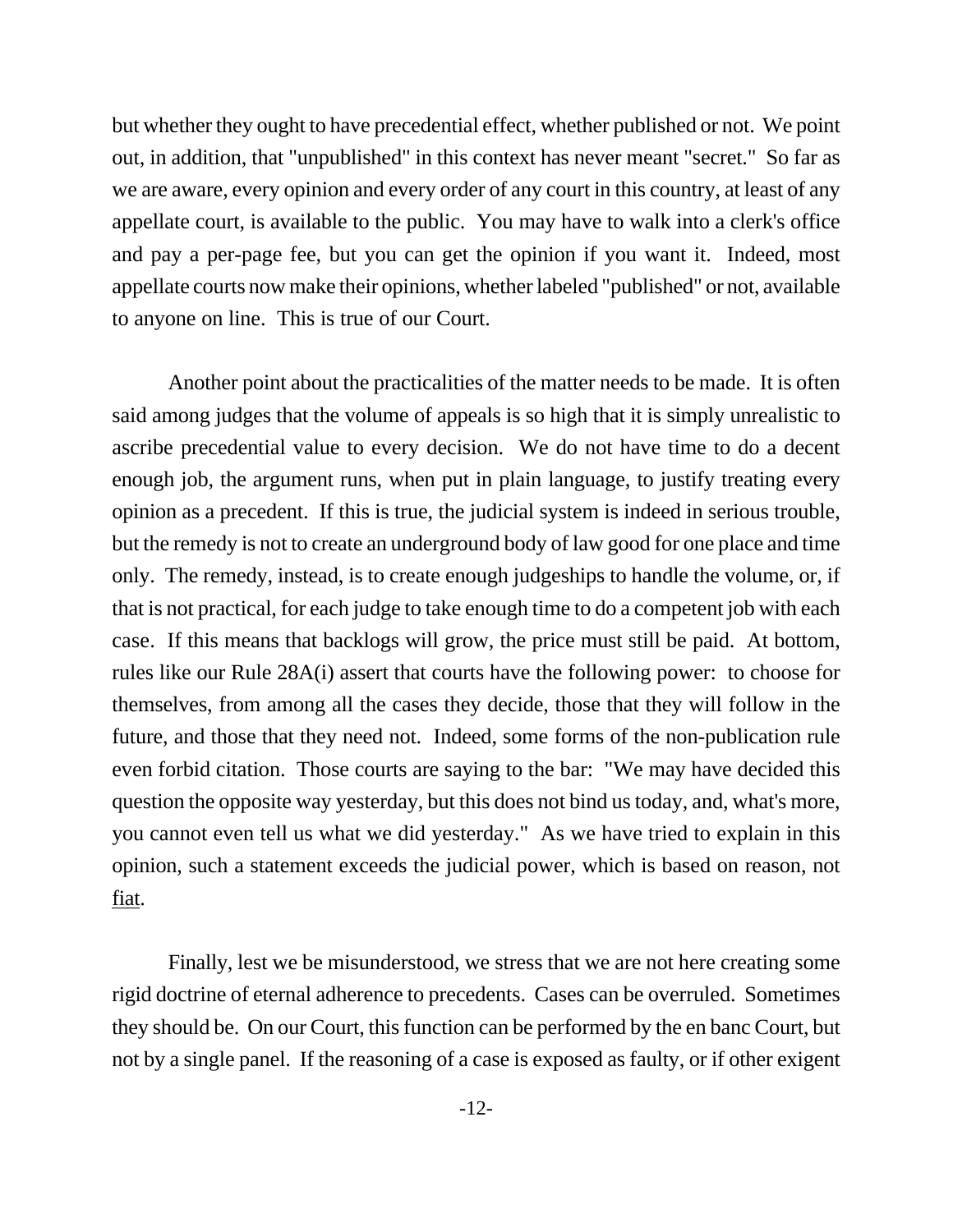circumstances justify it, precedents can be changed. When this occurs, however, there is a burden of justification. The precedent from which we are departing should be stated, and our reasons for rejecting it should be made convincingly clear. In this way, the law grows and changes, but it does so incrementally, in response to the dictates of reason, and not because judges have simply changed their minds.

## IV.

For these reasons, we must reject Ms. Anastasoff's argument that, under 8th Cir. R. 28A(i), we may ignore our prior decision in Christie. Federal courts, in adopting rules, are not free to extend the judicial power of the United States described in Article III of the Constitution. Willy v. Coastal Corp., 503 U.S. 131, 135 (1992). The judicial power of the United States is limited by the doctrine of precedent. Rule 28A(i) allows courts to ignore this limit. If we mark an opinion as unpublished, Rule 28A(i) provides that is not precedent. Though prior decisions may be well-considered and directly on point, Rule 28A(i) allows us to depart from the law set out in such prior decisions without any reason to differentiate the cases. This discretion is completely inconsistent with the doctrine of precedent; even in constitutional cases, courts "have always required a departure from precedent to be supported by some 'special justification.' " United States v. International Business Machines Corp., 517 U.S. 843, 856 (1996), quoting Payne v. Tennessee, 501 U.S. 808, 842 (1991) (Souter, J., concurring). Rule 28A(i) expands the judicial power beyond the limits set by Article III by allowing us complete discretion to determine which judicial decisions will bind us and which will not. Insofar as it limits the precedential effect of our prior decisions, the Rule is therefore unconstitutional.